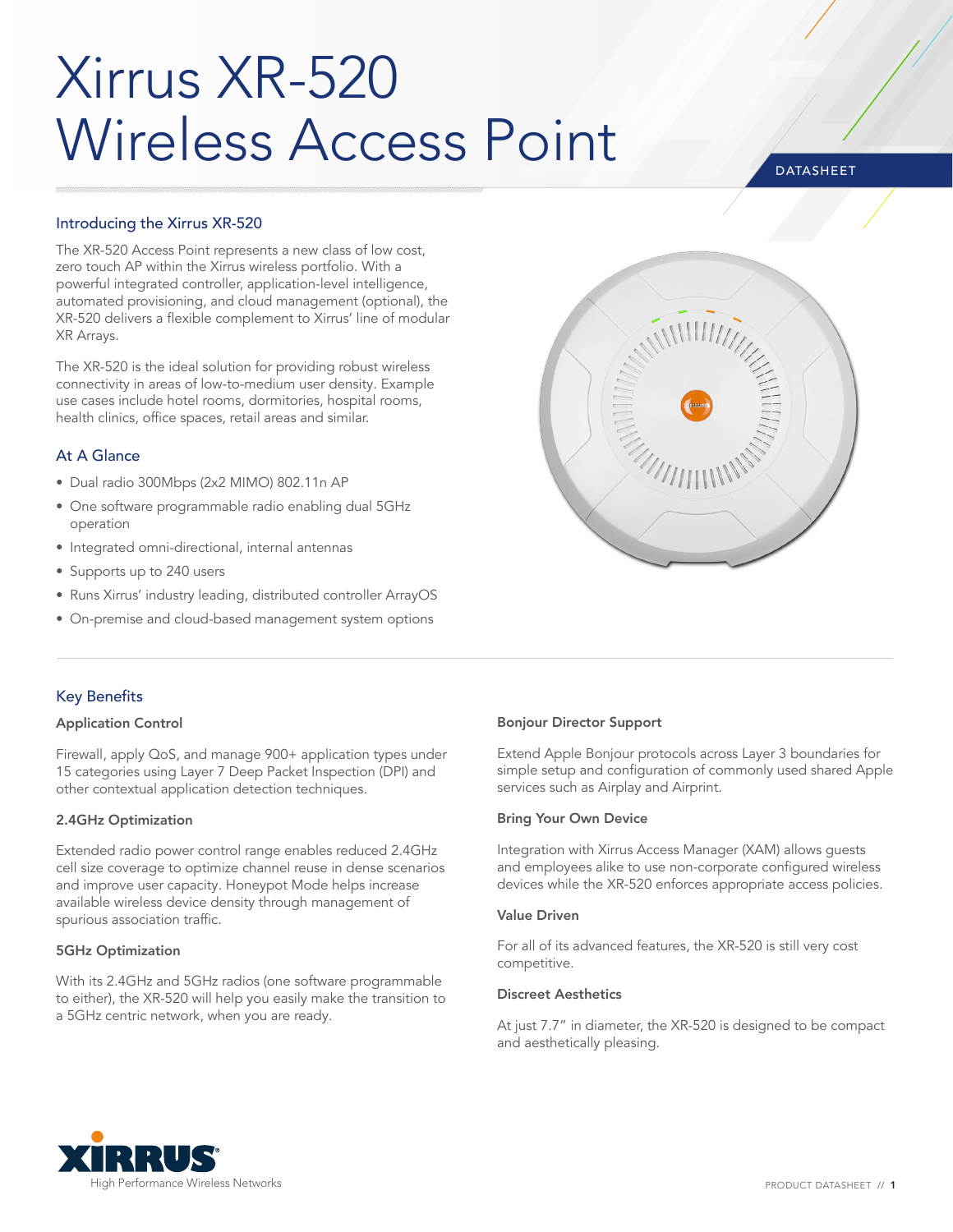# Configuration Specifications

|                                                                                             | <b>XR-520</b>                                                      |
|---------------------------------------------------------------------------------------------|--------------------------------------------------------------------|
| Chassis Size                                                                                | 7.7"                                                               |
| <b>Total Radios</b>                                                                         | $\overline{2}$                                                     |
| Radio Type                                                                                  | One 300Mbps Software Programmable<br>(2.4GHz or 5GHz) and one 5GHz |
| Maximum Wi-Fi Bandwidth                                                                     | 600Mbps                                                            |
| Number of Integrated Antennas                                                               | $\overline{4}$                                                     |
| Max Wi-Fi Backhaul                                                                          | 300Mbps                                                            |
| Gigabit Ethernet Uplink Ports                                                               | 1                                                                  |
| Maximum Associated Users                                                                    | 240 (120 per radio)                                                |
| Radio Interface                                                                             | PCI                                                                |
| Maximum Power Consumption (absolute max<br>when running both radios at continuous transmit) | 12.5W                                                              |

# Technical Specifications

| <b>FEATURE</b>              | <b>SPECIFICATIONS</b>                                                                                                                                                                                                                                                                                                                                                                                                                                                                                                                |                                                                                                                             |  |  |  |
|-----------------------------|--------------------------------------------------------------------------------------------------------------------------------------------------------------------------------------------------------------------------------------------------------------------------------------------------------------------------------------------------------------------------------------------------------------------------------------------------------------------------------------------------------------------------------------|-----------------------------------------------------------------------------------------------------------------------------|--|--|--|
| CPU                         | 300MHz Cavium CN5020 Processor with 2 MIPS-64 Cores                                                                                                                                                                                                                                                                                                                                                                                                                                                                                  |                                                                                                                             |  |  |  |
| Installed Memory            | 512MB                                                                                                                                                                                                                                                                                                                                                                                                                                                                                                                                |                                                                                                                             |  |  |  |
| RF Management               | In-band per radio Spectrum Analysis<br>Dynamic channel configuration<br>Dynamic cell size configuration<br>Wired and wireless packet captures (including 802.11 headers)<br>Radio assurance for radio self test and healing<br>RF monitor<br>2.4 & 5.0GHz Honeypot Control – Increase available 2.4 and 5GHz wireless device density through management of spurious<br>2.4 & 5.0GHz association traffic<br>Ultra Low Power Mode - Maximize wireless channel re-use and increase wireless device density through tight power controls |                                                                                                                             |  |  |  |
| <b>Wireless Protocols</b>   | IEEE 802.11a, 802.11b, 802.11d, 802.11e, 802.11g, 802.11h, 802.11i, 802.11j, 802.11n                                                                                                                                                                                                                                                                                                                                                                                                                                                 |                                                                                                                             |  |  |  |
| Wired Protocols             | IEEE 802.3 10-BASE-T, IEEE 802.3u 100BASE-TX, 1000BASE-T, IEEE 802.3ab 1000BASE-T<br>IEEE 802.1q - VLAN Tagging<br>IEEE 802.1d - Spanning Tree<br>IEEE 802.1p - Layer 2 Traffic Prioritization<br>IPv6 Control – Increase wireless device density through control of unnecessary IPv6 traffic on IPv4-only networks                                                                                                                                                                                                                  |                                                                                                                             |  |  |  |
| <b>Carrier Applications</b> | Passpoint Certification                                                                                                                                                                                                                                                                                                                                                                                                                                                                                                              |                                                                                                                             |  |  |  |
| <b>RFC Support</b>          | <b>RFC 768 UDP</b><br><b>RFC 791 IP</b><br>RFC 2460 IPV6 (Bridging only)<br>RFC 792 ICMP<br>RFC 793 TCP                                                                                                                                                                                                                                                                                                                                                                                                                              | <b>RFC 826 ARP</b><br>RFC 1122 Requirements for internet hosts -<br>communication layers<br>RFC 1542 BOOTP<br>RFC 2131 DHCP |  |  |  |
| Security                    | <b>WPA</b><br>RFC 3280 Internet X.509 PKI certificate and CRL profile<br>RFC 4347 Datagram transport layer security<br>IEEE 802.11i WPA2, RSN<br>RFC 4346 TLS protocol version 1.1<br>RFC 1321 MD5 Message-digest algorithm<br>RFC 2246 TLS protocol version 1.0                                                                                                                                                                                                                                                                     |                                                                                                                             |  |  |  |
| <b>Encryption Types</b>     | Open, WEP, TKIP-MIC: RC4 40, 104 and 128-bit SSL v3.0 and TLS v1.0: RC4 128-bit and RDA 1024 and 2048-bit                                                                                                                                                                                                                                                                                                                                                                                                                            |                                                                                                                             |  |  |  |



© 2013 Xirrus, Inc. All Rights Reserved. The Xirrus logo is a registered trademark of Xirrus, Inc.<br>All other trademarks are the property of their respective owners. Content subject to change without notice.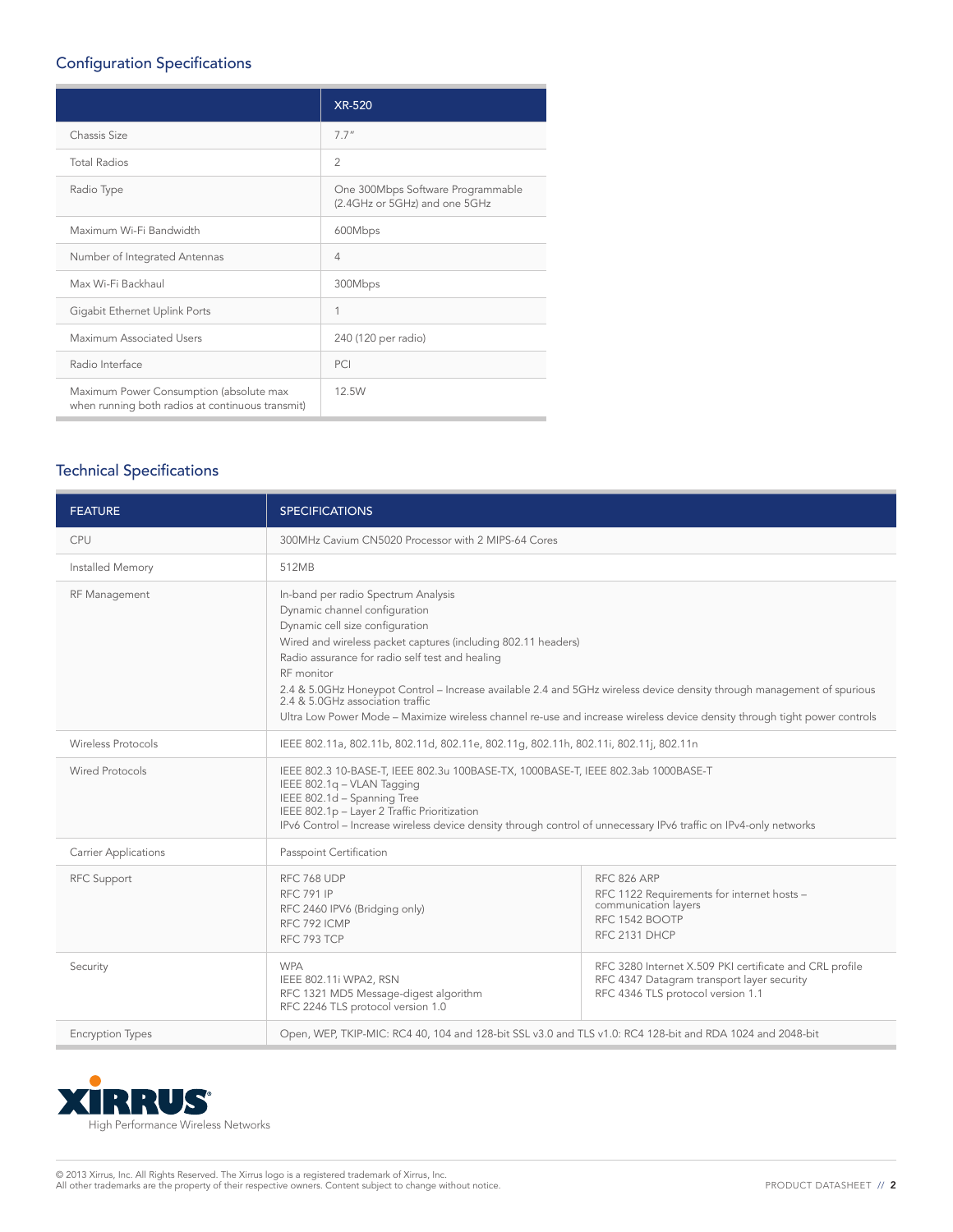# Xirrus XR-520 Wireless Array

| <b>FEATURE</b>                                                                                 | <b>SPECIFICATIONS</b>                                                                                                                                                                                                                                                                                                                                                                                                                                                                                                                                                                                                                                           |                                                                                                                                                                                                                                                                                                                                                                                                                                                                                                                                                                                                                                                                                                                                                                                                                                                                                                                                                                                                                                                                                              |  |  |  |  |
|------------------------------------------------------------------------------------------------|-----------------------------------------------------------------------------------------------------------------------------------------------------------------------------------------------------------------------------------------------------------------------------------------------------------------------------------------------------------------------------------------------------------------------------------------------------------------------------------------------------------------------------------------------------------------------------------------------------------------------------------------------------------------|----------------------------------------------------------------------------------------------------------------------------------------------------------------------------------------------------------------------------------------------------------------------------------------------------------------------------------------------------------------------------------------------------------------------------------------------------------------------------------------------------------------------------------------------------------------------------------------------------------------------------------------------------------------------------------------------------------------------------------------------------------------------------------------------------------------------------------------------------------------------------------------------------------------------------------------------------------------------------------------------------------------------------------------------------------------------------------------------|--|--|--|--|
| Authentication                                                                                 | IEEE 802.1x<br>RFC 2548 Microsoft vendor-specific RADIUS attributes<br>RFC 2716 PPP EAP-TLS<br>RFC 2865 RADIUS Authentication<br>RFC 2866 RADIUS Accounting<br>RFC 2867 Tunnel Accounting<br>RFC 2869 RADIUS Extensions<br>RFC 3576 Dynamic Authorizations extensions to RADIUS<br>RFC 3579 RADIUS Support for EAP<br>RFC 3748 EAP-PEAP<br>5216 EAP-TLS                                                                                                                                                                                                                                                                                                         | RFC 5281 EAP-TTLS<br>RFC 2284 EAP-GTC<br>RFC 4186 EAP-SIM<br>RFC 4187 EAP-AKA<br>RFC 3748 Leap Pass through<br>RFC 3748 Extensible Authentication Protocol<br>Web Page Authentication<br>• WPR, Landing Page, Redirect<br>• Support for Internal WPR, Landing Page and Authentication<br>• Support for External WPR, Landing Page and Authentication                                                                                                                                                                                                                                                                                                                                                                                                                                                                                                                                                                                                                                                                                                                                         |  |  |  |  |
| Regulatory Compliance                                                                          | CE Mark<br>Safety:<br>UL 60950-1:2003<br>EN 60950:2000<br>EMI and susceptibility (Class A)                                                                                                                                                                                                                                                                                                                                                                                                                                                                                                                                                                      | U.S.: FCC Part 15.107 and 15.109<br>Canada: ICES-003<br>Europe: EN 55022, EN 55024<br>EN 60601-1-2<br>EN 301 893 V1.6.1                                                                                                                                                                                                                                                                                                                                                                                                                                                                                                                                                                                                                                                                                                                                                                                                                                                                                                                                                                      |  |  |  |  |
| <b>Physical Specifications</b>                                                                 | Dimensions (WxDxH): 1.96 x 7.70 x 7.70<br>Weight: 1.1lbs                                                                                                                                                                                                                                                                                                                                                                                                                                                                                                                                                                                                        |                                                                                                                                                                                                                                                                                                                                                                                                                                                                                                                                                                                                                                                                                                                                                                                                                                                                                                                                                                                                                                                                                              |  |  |  |  |
| <b>Environmental Specifications</b>                                                            | Operating Temperature: 0-40C, 0-90% humidity, non-condensing, altitude 0-2000m<br>Non-Operating Temperature: 0-60C, 0-95% humidity, non-condensing                                                                                                                                                                                                                                                                                                                                                                                                                                                                                                              |                                                                                                                                                                                                                                                                                                                                                                                                                                                                                                                                                                                                                                                                                                                                                                                                                                                                                                                                                                                                                                                                                              |  |  |  |  |
| Channel Support 2.4GHz<br>(Exact channels available will be based<br>on country code selected) | 1 2 3 4 5 6 7 8 9 10 11 12 13 14                                                                                                                                                                                                                                                                                                                                                                                                                                                                                                                                                                                                                                |                                                                                                                                                                                                                                                                                                                                                                                                                                                                                                                                                                                                                                                                                                                                                                                                                                                                                                                                                                                                                                                                                              |  |  |  |  |
| Channel Support 5GHz<br>(Exact channels available will be based<br>on country code selected)   | UNII-1 - Non DFS Channels<br>36 40 44 48<br>UNII-3 - Non DFS Channels<br>149 153 157 161 165                                                                                                                                                                                                                                                                                                                                                                                                                                                                                                                                                                    | UNII-2A - DFS Channels<br>52 56 60 64<br>UNII-2C - DFS Channels<br>100 104 108 112 116 120 124 128 132 136 140                                                                                                                                                                                                                                                                                                                                                                                                                                                                                                                                                                                                                                                                                                                                                                                                                                                                                                                                                                               |  |  |  |  |
| Management Interfaces                                                                          | Command Line Interface (CLI)<br>Web Interface (HTTP and HTTPS)                                                                                                                                                                                                                                                                                                                                                                                                                                                                                                                                                                                                  | Xirrus Management System (XMS)                                                                                                                                                                                                                                                                                                                                                                                                                                                                                                                                                                                                                                                                                                                                                                                                                                                                                                                                                                                                                                                               |  |  |  |  |
| Management Protocols and Standards                                                             | SNMP <sub>v1</sub><br>SNMPv2c as per RFCs 1901, 2580<br>SNMPv3 as per RFC 3410-3415<br>RFC 854 Telnet<br>RFC 1155 Management Information for TCP/IP Based<br>Internets<br><b>RFC 1156 MIB</b><br>RFC 1157 SNMP<br>RFC 1212 Concise MIB Definitions<br>RFC 1213 SNMP MIB II<br>RFC 1215 A Convention for Defining Traps for use with<br>the SNMP<br>RFC 1350 TFTP<br>RFC 1643 Ethernet MIB<br>RFC 2030 Simple Network Time Protocol SNTP<br>RFC 2578 Structure of Management Information<br>Version 2 (SMIv2)<br>RFC 2579 Textual Conventions for SMIv2<br>RFC 2616 HTTP 1.1<br>RFC 2665 Definitions of Managed Objects for the<br>Ethernet Like Interface Types | RFC 2674 Definitions of Managed Objects for Bridges<br>with Traffic Classes, Multicast Filtering and Virtual LAN<br>Extensions<br>RFC 2819 Remote Network Monitoring Management<br>Information Base<br>RFC 2863 The Interface Group MIB<br>RFC 3164 BSD Syslog Protocol<br>RFC 3414 User-based Security Model (USM) for version 3 of<br>the Simple Network Management Protocol (SNMPv3)<br>RFC 3416 Version 2 of the Protocol Operations for the<br>Simple Network Management Protocol (SNMP)<br>RFC 3417 Transport Mappings for the Simple Network<br>Management Protocol (SNMP)<br>RFC 3418 Management Information Base (MIB) for the<br>Simple Network Management Protocol (SNMP)<br>RFC 3584 Coexistence between Version 1, Version 2, and<br>Version 3 of the Internet-standard Network Management<br>Framework<br>RFC 3636 Definitions of Managed Objects for IEEE Xirrus<br>Private MIBs<br>Integration with Splunk for accurate search and analysis of<br>intra-organizational IT events<br>Netflow Export v9 and IPFIX compatibility allows for IP<br>traffic statistics collection |  |  |  |  |